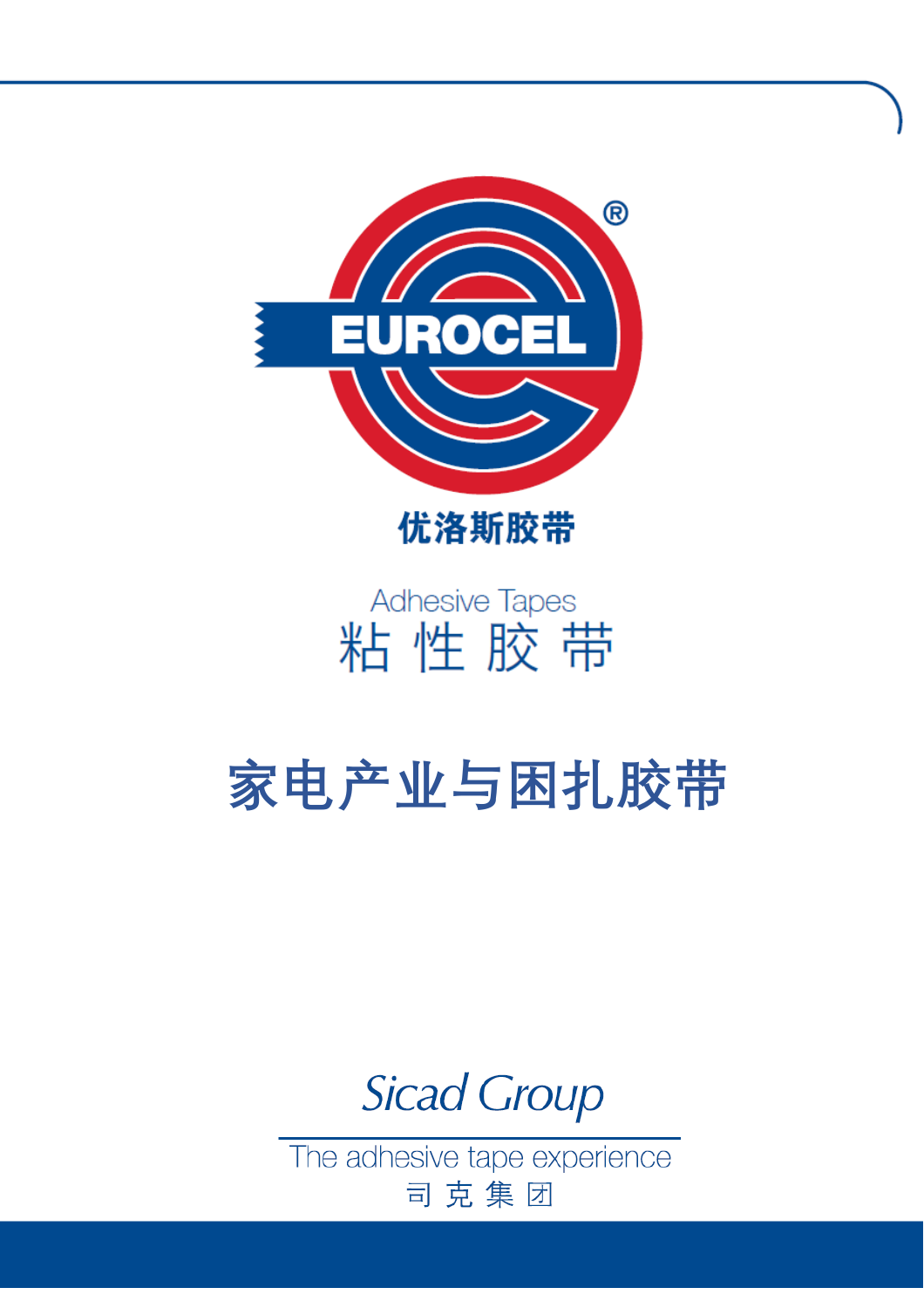





#### **Strapping tape 困扎胶带**

Mono oriented pallet single sided tape, recommended to bundle pallets and for light reinforcement. Good resistance to break.单面 MOPP 困扎胶带。适合用于困扎托盘 与货物。据有高抗张力。

**Adhesive 胶水** : Synthetic rubber 合成橡胶 **Backing 基材** : MOPP **Applications 用途**: 困扎

#### **MAIN FEATURES**





D O

Adhesion 4 Tensile strength

# **TECHNICAL DATA** 技术资料

**Adhesion 粘着力** 15 N/25mm **Color of the tape 颜色** Various 白色, 褐色, 黑色, 透明 **Elongation to break 伸长率** 35 % **Temperature resistance 耐温** 60 °C **Tensile strength 抗张力** 425 N/25mm **Thickness of the backing 基材的厚度** 50 µm **Total thickness 总厚度** 0.072 mm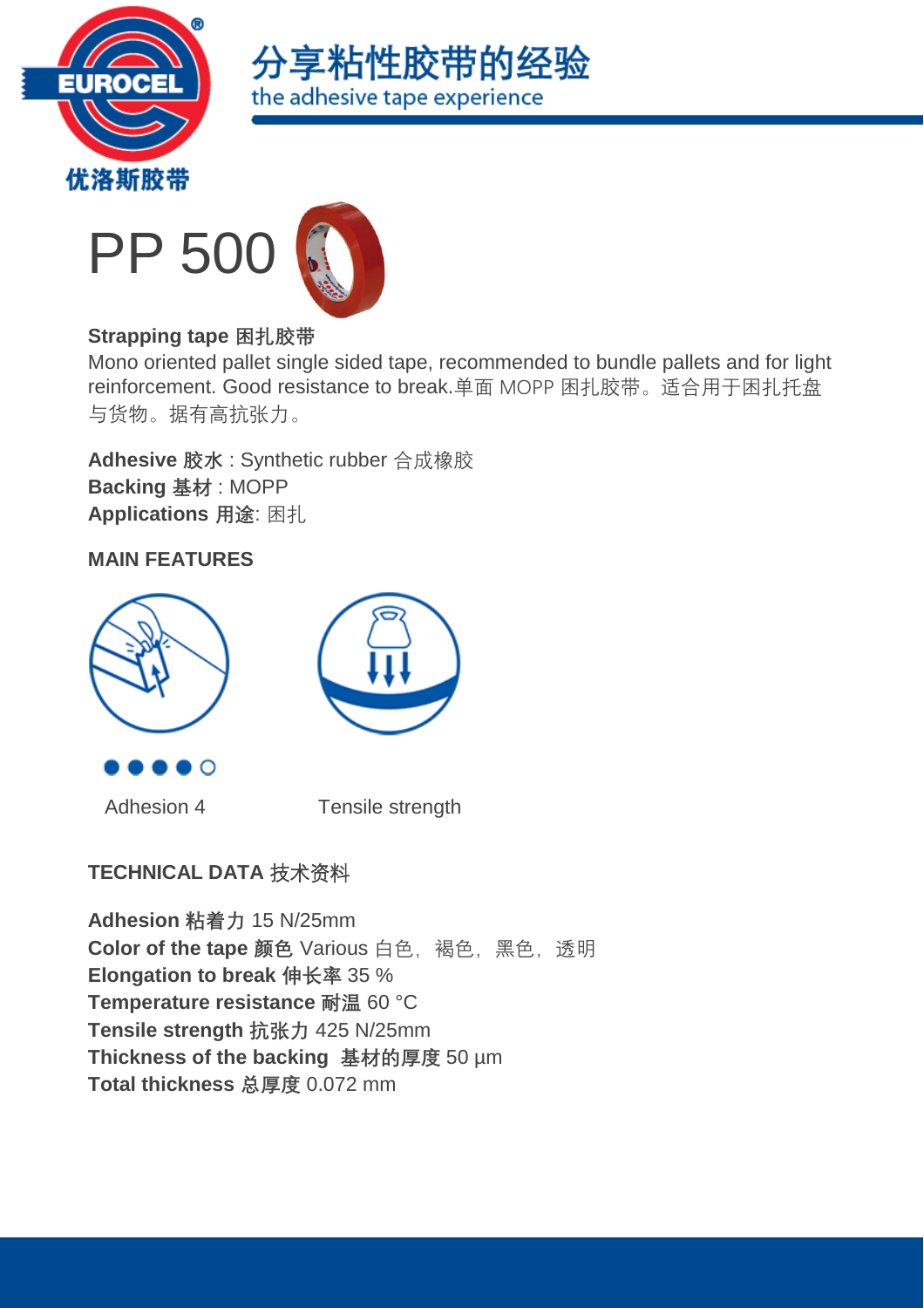





### **High tensile strapping tape 高抗张力困扎胶带**

Mono oriented pallet single sided tape, recommended to bundle pallets. High resistance to break. Maximum security. MOPP 困扎胶带, 据有特别高的抗张力, 适 合困扎用

**Adhesive 胶水** : Synthetic rubber 合成橡胶 **Backing 基材** : MOPP **Applications 用途** : 困扎

#### **MAIN FEATURES**





Adhesion 4 Tensile strength

# **TECHNICAL DATA** 技术资料

**Adhesion 粘着力** 15 N/25mm **Color of the tape 颜色** Various 白色, 黑色, 透明 **Elongation to break 伸长率** 35 % **Temperature resistance 耐温** 60 °C **Tensile strength 抗张力** 650 N/25mm **Thickness of the backing 基材的厚度** 75 µm **Total thickness 总厚度** 0.097 mm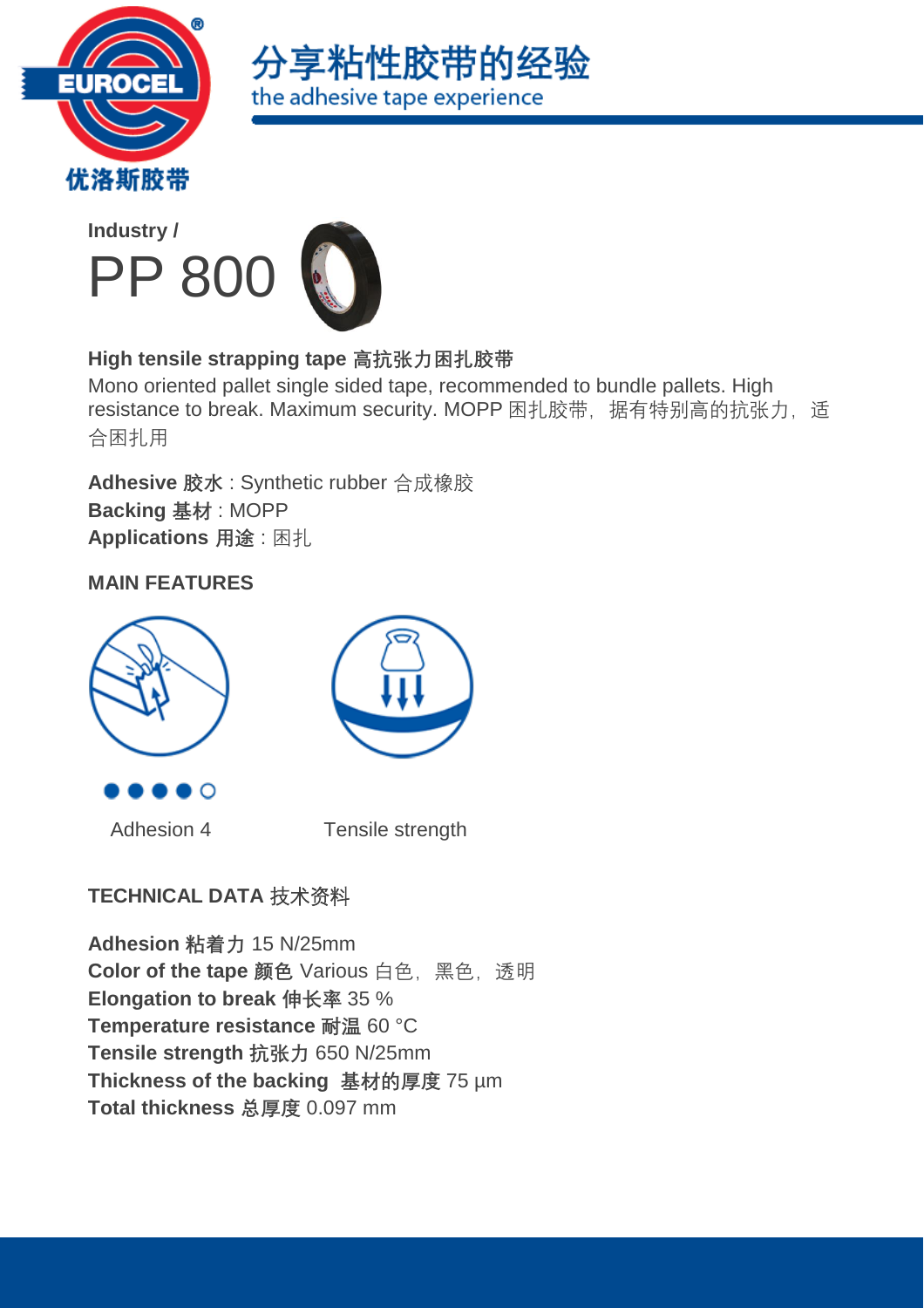





#### **Holding tape MOPP 固定胶带**

Medium resistant single sided tape, recommended to fix plastic parts inside refrigerators and freezers during manufacturing and transport. No chemical interaction with application surfaces. Removable without residues. Good resistance to break. 单面中抗张力, 适合零时固定冰箱零件用, 不留残胶。

**Adhesive 胶水** : Natural rubber 天然橡胶 **Backing 基材** : MOPP **Applications 用途**: 零时固定家电产业零件

#### **MAIN FEATURES**



 $\bullet$  000



Adhesion 2 Tensile strength Removable



# **TECHNICAL DATA** 技术资料

**Adhesion 粘着力** 4.3 N/25mm **Elongation to break 伸长率** 33 % **Temperature resistance 耐温** 60 °C **Tensile strength 抗张力** 350 N/25mm **Thickness of the backing 基材的厚度** 50 µm **Total thickness 总厚度** 0.07 mm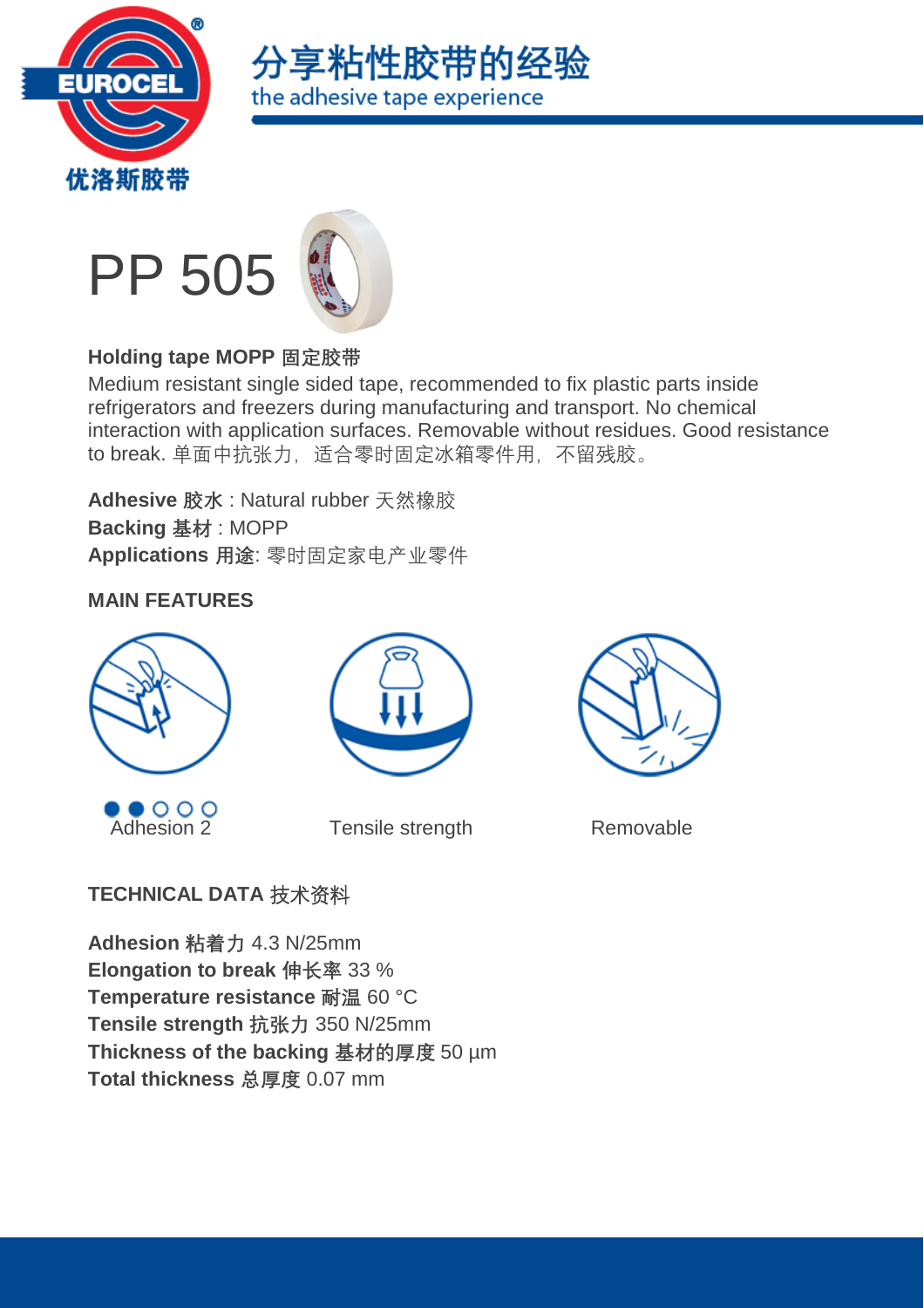





### **Holding tape blue MOPP 固定胶带**

Medium resistant single sided tape, recommended to fix plastic parts inside refrigerators and freezers during manufacturing and transport. No chemical interaction with application surfaces. Removable without residues. Good resistance to break. 单面中抗张力, 适合零时固定冰箱零件用, 不留残胶。

**Adhesive 胶水**: Natural rubber 天然橡胶 **Backing 基材**: MOPP **Applications 用途**: 零时固定家电产业零件

#### **MAIN FEATURES**







Adhesion 2 Tensile strength Removable



# **TECHNICAL DATA** 技术资料

**Adhesion 粘着力** 4.3 N/25mm **Elongation to break 伸长率** 33 % **Temperature resistance 耐温** 60 °C **Tensile strength 抗张力** 350 N/25mm **Thickness of the backing 基材的厚度** 55 µm **Total thickness 总厚度** 0.076 mm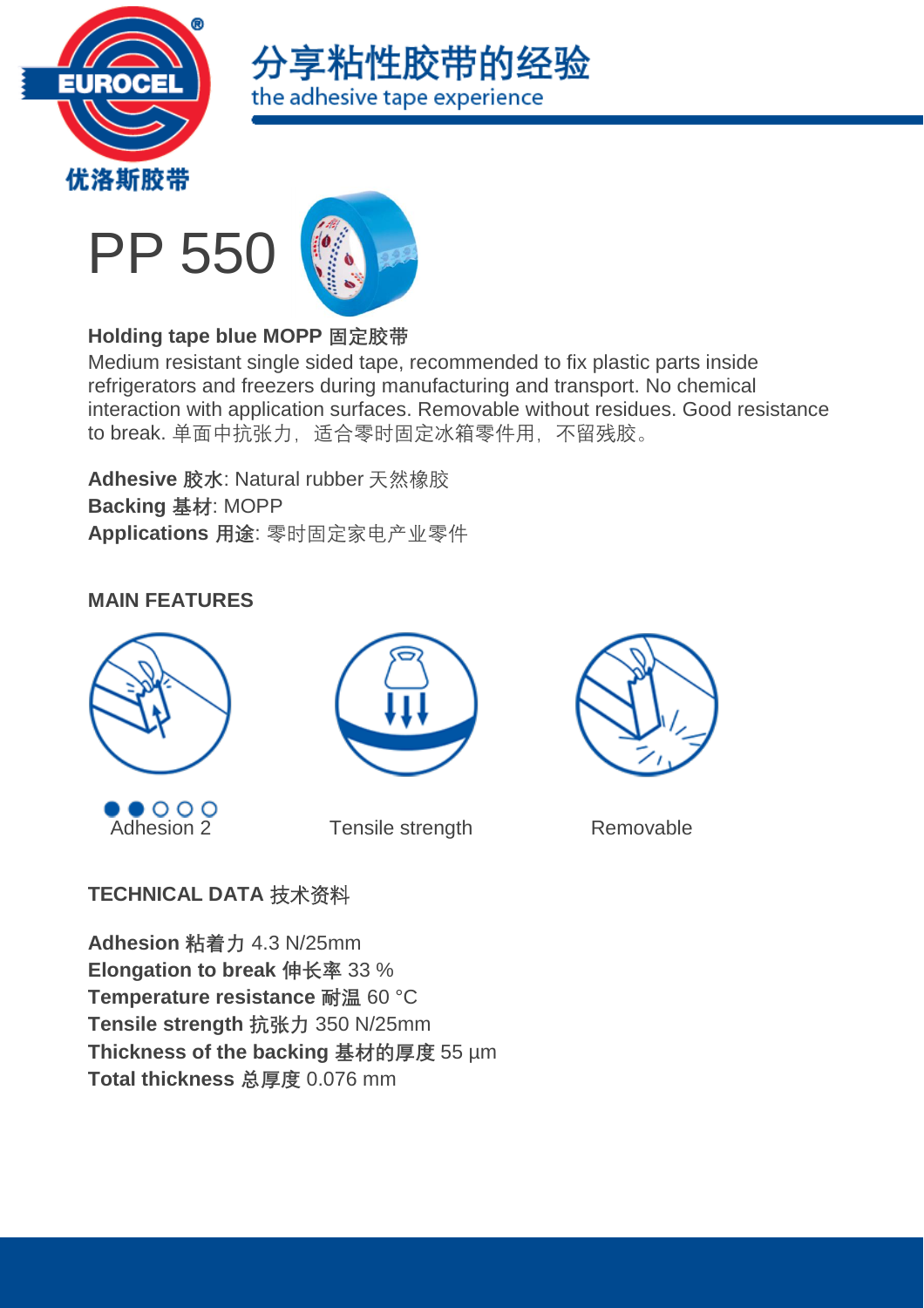





## **Holding tape blue MOPP 固定胶带**

Medium resistant single sided tape, recommended to fix plastic parts inside refrigerators and freezers during manufacturing and transport. No chemical interaction with application surfaces. Removable without residues. Good resistance to break. 单面中抗张力, 适合零时固定冰箱零件用, 不留残胶。据有比 PP550 高的 粘着力

**Adhesive 胶水**: Natural rubber 天然橡胶 **Backing 基材**: MOPP **Applications 用途**: 零时固定家电产业零件

#### **MAIN FEATURES**







Adhesion 5 Tensile strength Removable

# **TECHNICAL DATA** 技术资料

**Adhesion 粘着力** 8 N/25mm **Elongation to break 伸长率** 33 % **Temperature resistance 耐温** 60 °C **Tensile strength 抗张力** 350 N/25mm **Thickness of the backing 基材的厚度** 55 µm **Total thickness 总厚度** 0.08 mm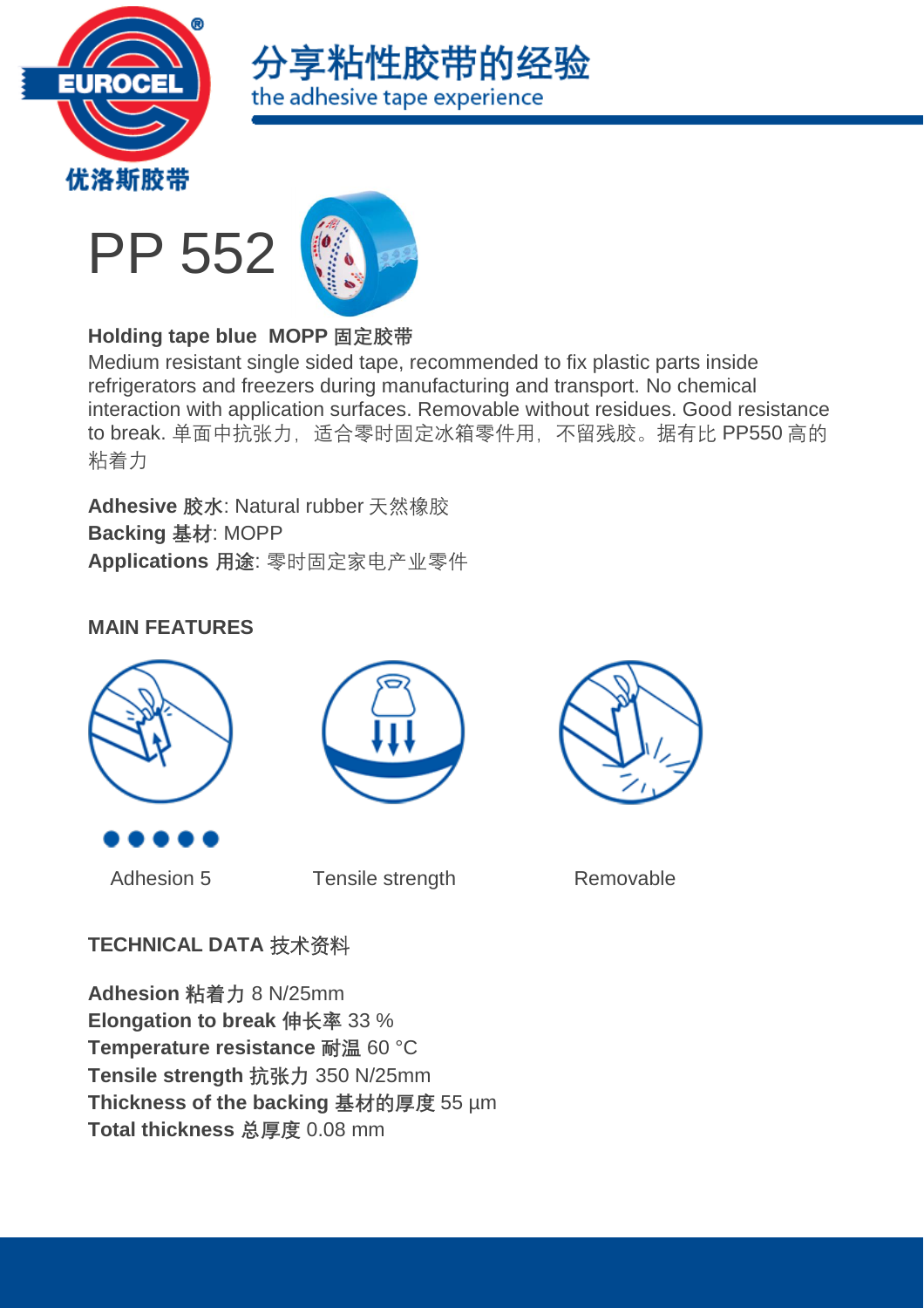





Stronger version of the PP 505. Recommended to fix plastic parts inside refrigerators and freezers during manufacturing and transport. No chemical interaction with application surfaces. Removable without residues.PP850 据有比 PP505 高抗张力与粘着力。适合用于生产和运输中固定冰箱内部的塑料零件,和塑料 的表面不起化学作用, 拔离后不留残胶。

**Adhesive 胶水**: Natural rubber 天然橡胶 **Backing 基材**: MOPP **Applications 用途**: 零时固定家电产业零件

## **MAIN FEATURES**







Adhesion 3 Tensile strength Removable

# **TECHNICAL DATA** 技术资料

**Adhesion 粘着力** 5 N/25mm **Elongation to break 伸长率** 40 % **Temperature resistance 耐温** 60 °C **Tensile strength 抗张力** 615 N/25mm **Thickness of the backing 基材的厚度** 90 µm **Total thickness 总厚度** 0.113 mm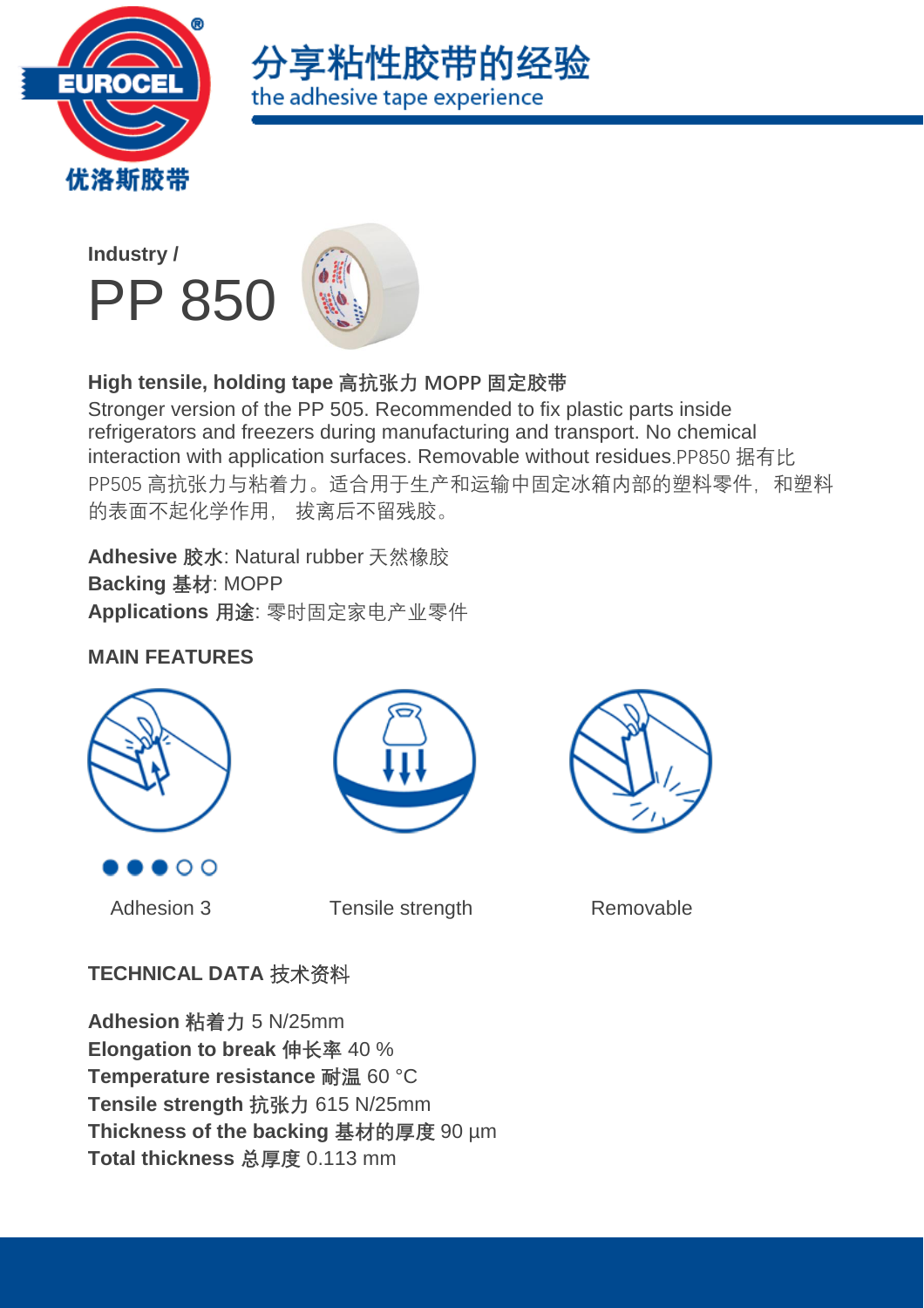





Stronger version of the PP 505. Recommended to fix plastic parts inside refrigerators and freezers during manufacturing and transport. No chemical interaction with application surfaces. Removable without residues.PP8502 HT 据有 比 PP850 高的粘着力。适合用于生产和运输中固定冰箱内部的塑料零件, 和塑料的 表面不起化学作用, 拔离后不留残胶。

**Adhesive 胶水**: Natural rubber 天然橡胶 **Backing 基材**: MOPP **Applications 用途**: 零时固定家电产业零件

#### **MAIN FEATURES**







Adhesion 5 Tensile strength Removable

# **TECHNICAL DATA** 技术资料

**Adhesion 粘着力** 9 N/25mm **Elongation to break 伸长率** 40 % **Temperature resistance 耐温** 60 °C **Tensile strength 抗张力** 615 N/25mm **Thickness of the backing 基材的厚度** 90 µm **Total thickness 总厚度** 0.113 mm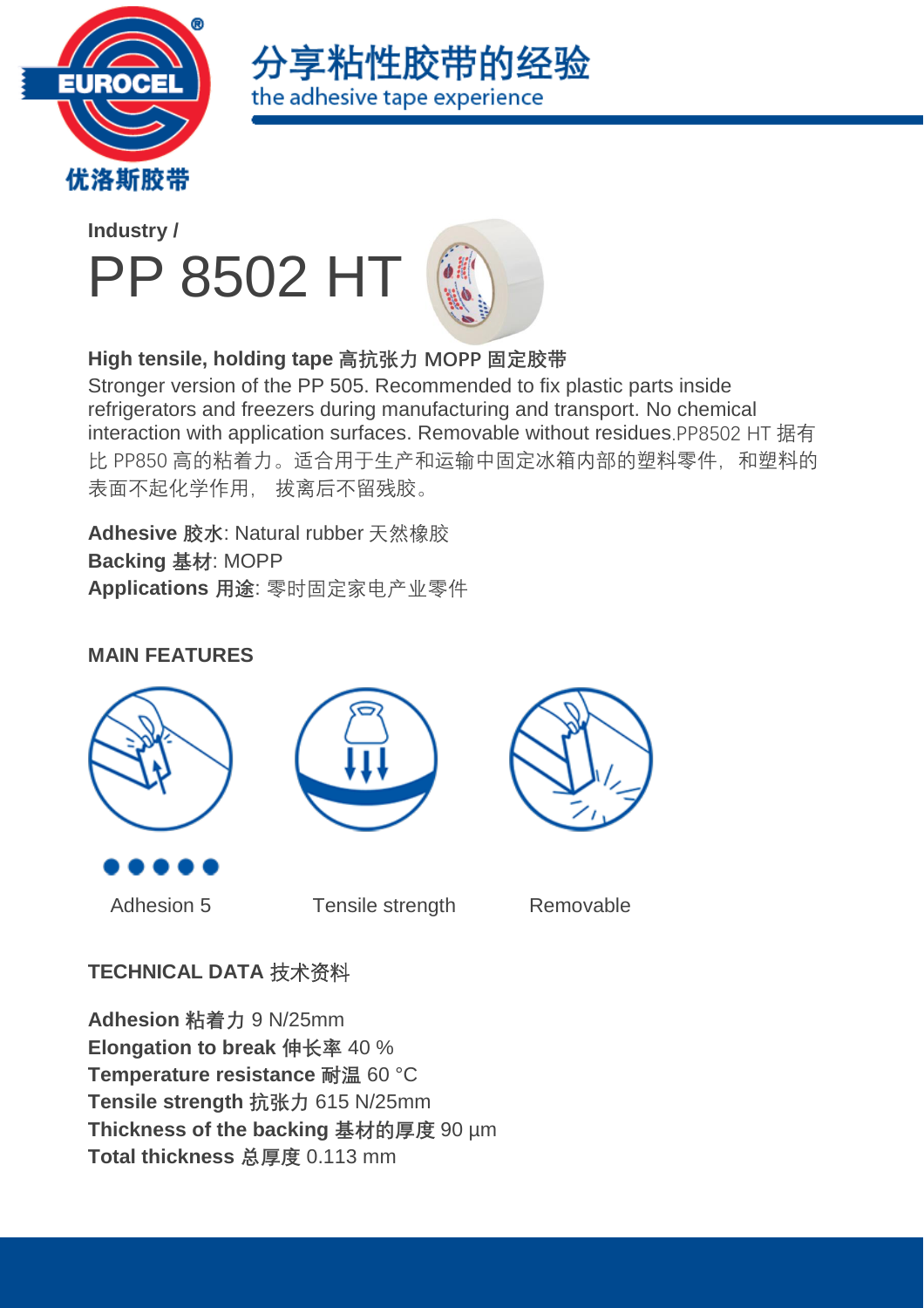





Stronger version of the PP 550. Recommended to fix plastic parts inside refrigerators and freezers during manufacturing and transport. No chemical interaction with application surfaces. Removable without residues. PP855 据有比 PP550 高抗张力与粘着力。适合用于生产和运输中固定冰箱内部的塑料零件,和塑料 的表面不起化学作用, 拔离后不留残胶。

**Adhesive 胶水**: Natural rubber 天然橡胶 **Backing 基材**: MOPP **Applications 用途**: 零时固定家电产业零件

### **MAIN FEATURES**







|  |  | $A = \begin{bmatrix} 1 & 0 \\ 0 & 1 \end{bmatrix}$ |  |
|--|--|----------------------------------------------------|--|
|  |  |                                                    |  |

Adhesion 3 Tensile strength Removable

# **TECHNICAL DATA** 技术资料

**Adhesion 粘着力** 5 N/25mm **Elongation to break 伸长率** 40 % **Temperature resistance 耐温** 60 °C **Tensile strength 抗张力** 615 N/25mm **Thickness of the backing 基材的厚度** 90 µm **Total thickness 总厚度** 0.113 mm